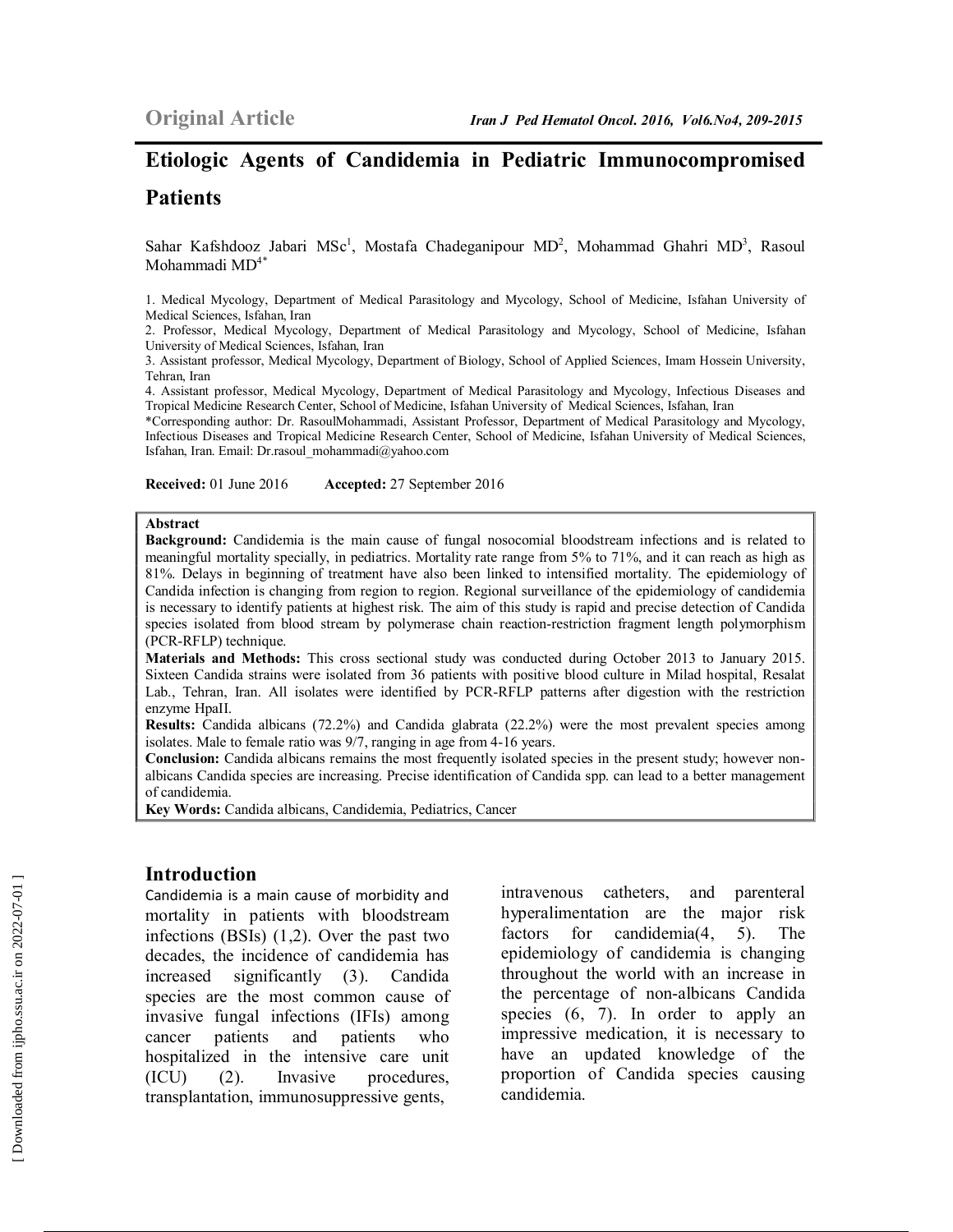Due to the varying susceptibilities to routinely used antifungal agents such as fluconazole (8), early and precise identification to the species level would help the clinician for more successful management of infection. Non-culturebased techniques like DNA detection by PCR, and PCR-RFLP have been used in order to help the rapid detection of infections (9, 10). Since there are a few studies in this field in Iran, we identified Candida spp isolated from blood stream by PCR-RFLP method with an aim to make better management of candidemia.

## **Materials and Methods**

During October 2013 to January 2015, 850 patients referred to the Milad hospital, ResalatLab.,Tehran, Iran, for a blood culture. Demographic characteristics of patients including gender, age, and residence were registered. In this crosssectional study the inclusion criteria were as follows: the patients who were resistant to antimicrobial treatments or individuals with any clinical manifestations for candidemia or suppression of immune systems. A total of 36 out of 850 had positive blood cultures (20 cases of bacteria and 16Candida species). A diagnosis of candidemia was made on the basis of  $\geq$ 1 blood cultures growing Candida species according to the standard practice by using of the automated blood culture system BACTEC 9050 (Becton Dickinson, Sparks, MD, USA). Identification system of Crystal BD and the existence of pertinent clinical manifestations (as listed in the guidelines of the European Organization for Research and Treatment of Cancer/Invasive Fungal Infections Cooperative Group) was used in the present investigation (11). A positive blood culture with yeasts was sub cultured onto the sabouraud glucose agar (Difco, Detroit, MI, USA), and CHROMagar Candida (Paris, France). Genomic DNA of all isolates was extracted using FTA ® Elute MicroCards (Whatman Inc., Clifton, NJ, USA)(12) following the

manufacturer's instructions. Briefly, a loopful of a single colony was suspended in 80-100 μl of distilled water and 5 μl of the suspension was transferred to a disc of FTA card  $(4 \text{ mm} \text{ in diameter})$  and incubated at 25°C for at least 5 h. The dried papers were eluted in 400 μl sterile water for 10 seconds, then the paper was transferred to a new microtube containing 40 μl distilled water and incubated at 95 ° C for 15 min. The paper discs were removed and the water including DNA was used for PCR and stored at - 20 °C. Identification of Candida spp. was performed by using of already delineated polymerase chain reaction- restriction fragment length polymorphism (PCR-RFLP) profiles (10, 13, 14). Briefly, the ITS1-5.8SrDNA-ITS2 region was amplified using PCR mixture including  $5\mu$ l of  $10 \times$  reaction buffer, 0.4 mMdNTPs, 1.5 mM MgCl2, 2.5 U of Taq polymerase, 30 pmol of both ITS1 (5′ -TCC GTA GGT GAA CCT GCG G-3') and ITS4 (5' -TCC TCC GCT TAT TGA TAT GC-3′) primers (14) and 2μl of extracted DNA in a final volume of 50μl. The PCR cycling conditions comprised: initial denaturation at 94 ° C for 5 min, followed by 30 cycles of denaturation at 94 °C for 30 s, annealing at 55 °C for 45 s, and extension at 72 °C for 1 min, with a final extension at 72 °C for 7 min. During the second step, PCR products were digested with the restriction enzyme HpaII (Fermentas, Vilnius, Lithuania). Five microliters of each PCR amplicons and 10μl of RFLP products were separated by gel electrophoresis on 1.5 and 2% agarose gel (containing 0.5 μg/ml ethidium bromide), respectively.

# **Results**

Sixteen Candida strains were isolated from blood culture of total 850 suspected patients referred to a referral hospital in Tehran, Iran, during 15 months. Nine patients (56.2%) were male and seven patients (43.7%) were female, ranging in age from 4 to 16 years. Cancer and ileus were the most predisposing factors among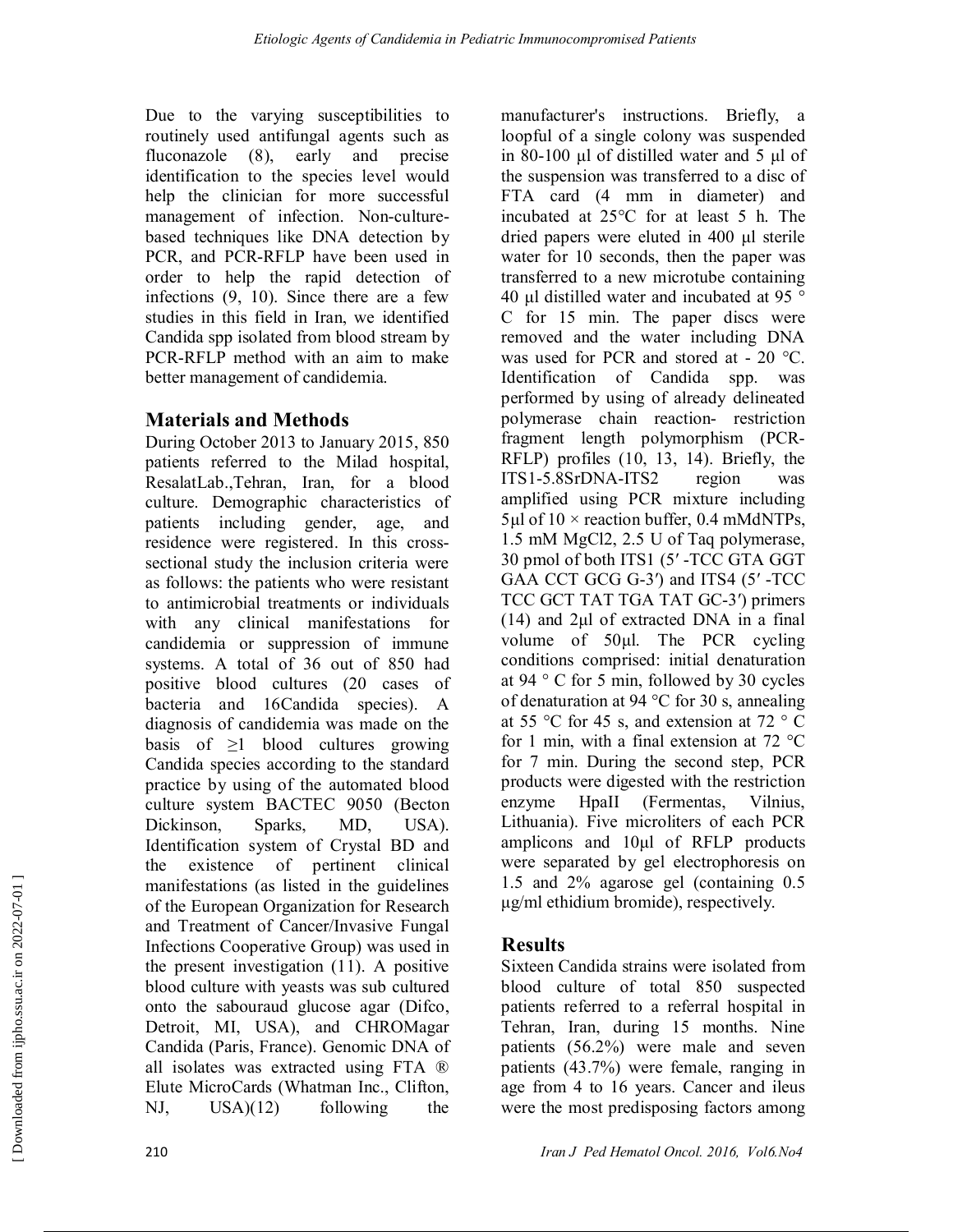patients (Table I). Hospitalization period for the patients was 5-47 days in the present study. Seven patients (43.7%) were hospitalized in ICU, 6 patients (37.5%) in cancer ward, 2 patients (12.5%) in general medicine ward, and 1 case (6.2%) in transplantation ward. Most patients had formerly been exposed to broad-spectrum antibiotics ( $n = 14, 87.5\%$ ). Septic shock presented in 2 (12.5%) patients. Candida albicans was the most prevalent species isolated from candidemia (68.7%), followed by Candidaglabrata (25%) (Figure 1, Table II). Colony features on CHROMagar Candida confirmed our findings, as Candidaalbicans, Candidaparapsilosis, and Candidaglabrata

isolates gave distinctive green, white, and pink colonies, respectively. Non-albicans Candida species accounted for 31.2% of the cases. Candidaalbicans was the most prevalent species associated with ICU ward (88.8%), and C. glabrata was most repeatedly associated with GI tract disease  $(75%)$ . Four out of 16 patients  $(25%)$  were expired due to the candidemia and immunodeficiency disorders. In two patients that passed away; the etiologic agent of candidemia was Candida albicans. Fourteen patients (87.5%) had non-specific symptoms including fever, chills, pain, nausea, vomiting, and 2 (12.5%) cases were asymptomatic.

| Table I. Predisposing factors among patients with candidemia |
|--------------------------------------------------------------|
|--------------------------------------------------------------|

| <b>Predisposing factor</b>    | Sex ratio (male to female) | <b>Total number</b> |
|-------------------------------|----------------------------|---------------------|
| Cancer                        |                            | 7(43.7%)            |
| <b>Ileus</b>                  | 2/2                        | 4(25%)              |
| <b>Diabetes</b>               |                            | $2(12.5\%)$         |
| Cerebral tumor                | 0/1                        | $1(6.2\%)$          |
| <b>Heart failure</b>          | 1/0                        | $1(6.2\%)$          |
| <b>Kidney transplantation</b> | $\sqrt{0}$                 | $1(6.2\%)$          |

*Table II. Candida species isolated from patients with candidemia* 

| Candida spp.    | Sex ratio (male to female) | <b>Total number</b> |
|-----------------|----------------------------|---------------------|
| C. albicans     | 6/5                        | 11 $(68.7\%)$       |
| C. glabrata     |                            | 4(25%)              |
| C. parapsilosis | $\sqrt{0}$                 | $1(6.2\%)$          |



Figure1. Agarose gel electrophoresis of ITS-PCR products of various *Candida* species after digestion with *Hpa*II shows *C. albicans*in lanes 1,2,4,*C. parapsilosis* and *C. glabrata*in lane 3 and 5, respectively, and lane M reveals100 bp DNA size marker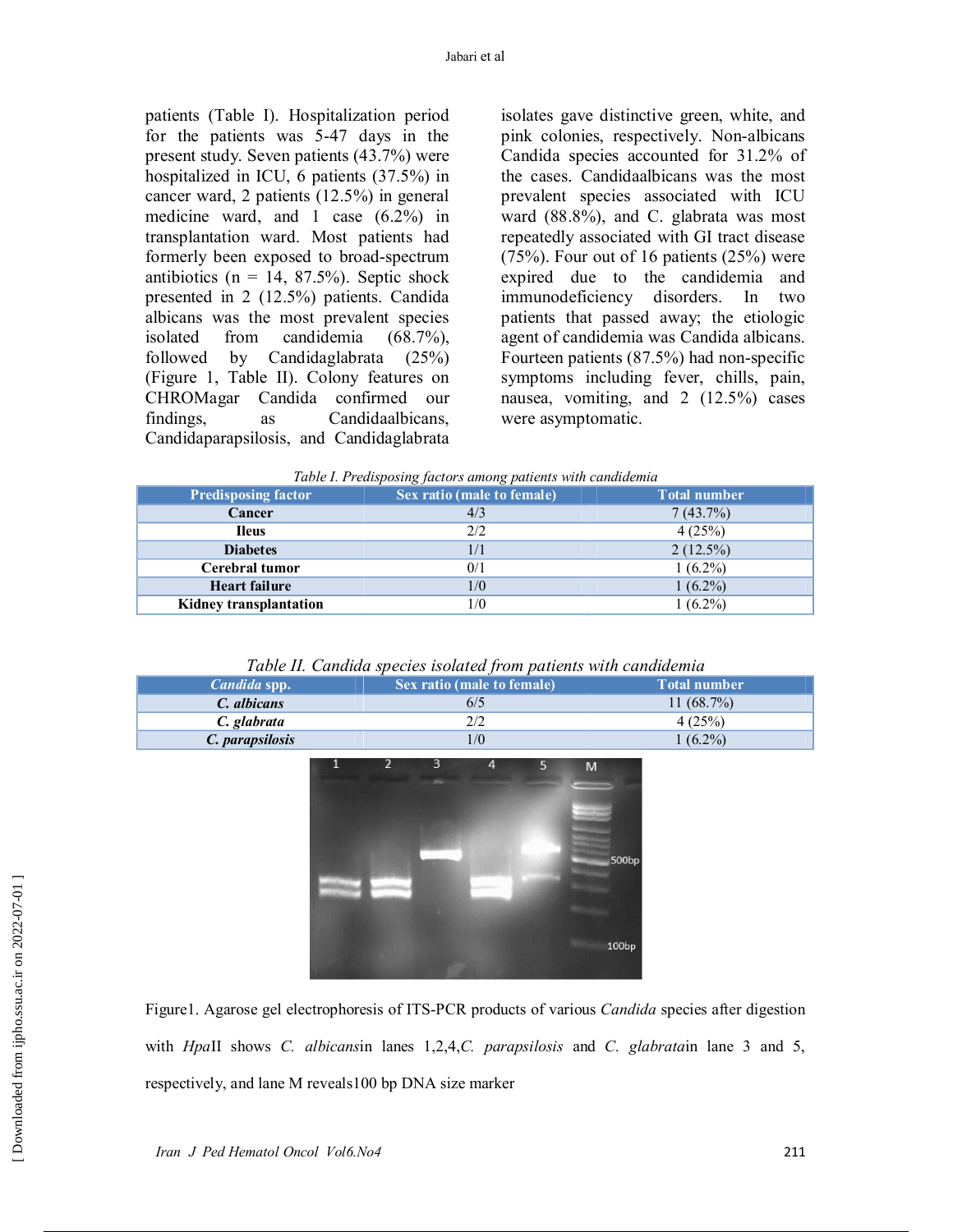### **Discussion**

Candidemia has been identified among the most prevalent etiologic agents of bloodstream infections. It classified fourth in the Surveillance and Control of Pathogens of Epidemiologic Importance (SCOPE) surveillance study of bloodstream infections in hospitalized patients in the United States (2) and seventh in a national survey of 17 hospitals in Switzerland (15). Candidemia is associated with considerable morbidity and mortality in hospitalized patients. Although Candidaalbicans is the most prevalent species, many reports have noted an increase in the incidence of nonalbicans Candida species (3, 16, 17).In an international surveillance project (1997– 2003) that contained 134,715 sequential clinical strains of Candida species from 127 medical centers in 39 countries, a trend toward a reduction in Candidaalbicansand an increase in Candidaparapsilosisand Candida tropicalis was noted (7). Moreover, species distribution differences have been described worldwide. For example, Candidaalbicansand Candidaglabratawere most often identified in series from the United States and Denmark, while South America had reduced rates of these Candida species (18). Epidemiology of candidemia varies noticeably from region to region (7). Detection of hematogenous candidiasis or candidemia has been problematic because of the low positivity of blood cultures (19). Even in patients with autopsy-proven systemic candidiasis, the rate of colony growth from blood cultures ranged between 40-60% (20). In spite of the fact that different laboratory tests based on diagnosis of antigens, Candida-specific antibodies, or metabolites have been developed, they all suffer from lack of sensitivity and/or specificity, in addition to being time-consuming (21). Furthermore, these examinations fail to distinctly discriminate between the infecting Candida species.Information that

is critical for initiating specific antifungal therapy since several non-albicans Candida species are known to be intrinsically less susceptible to regularly used antifungal agents (22). In order to conquer the limitations of traditional diagnostic tests, DNA-based techniques have been developed for the identification of Candida species and offer a possibly more sensitive means of diagnosing systemic candidiasis. The use of PCR-based tests to detect Candida DNA in body fluids like blood has produced favorable results  $(21, 23)$ , because more than half of candidemia cases involve, 1 cell/mL, as shown by a study analyzing candidemia cases from 1987 through 1991 (24), and this is difficult to detect this amount of fungi in bloodstream by conventional methods. Although Candidaalbicans was the main Candida species in the present study, the number of non-albicansCandida species, especially Candidaglabrata, was higher than reported onefrom other studies (25, 26). Many investigationsshow 0.2 to 0.5/1000 admissions for candidemia (27, 28), but we found 1.9 patients per 1000 admission in the present study that seems to be overestimated. Mortality rate among patients withcandidemia has been shown to be meaningful, ranging from 14%to 49% (28-31). In agreement with the present study, Candida albicanshas been reported by other researchers to be connected to a high mortality (25, 30). An important limitation of the present study was lack of antifungal susceptibility testing of clinical isolates. A delay in initiation of antifungal therapy with fluconazole among hospitalized patients with candidemia has also been shown to result in a considerably high mortality rate (32, 33). In agreement with these reports, all patients who passed awaydid not take fluconazole in initial stage of candidemia. We mentioned a connection between septic shock and mortality. Two out of four patients who died (50%) revealed septic shock. Aghili et al., (2015) reported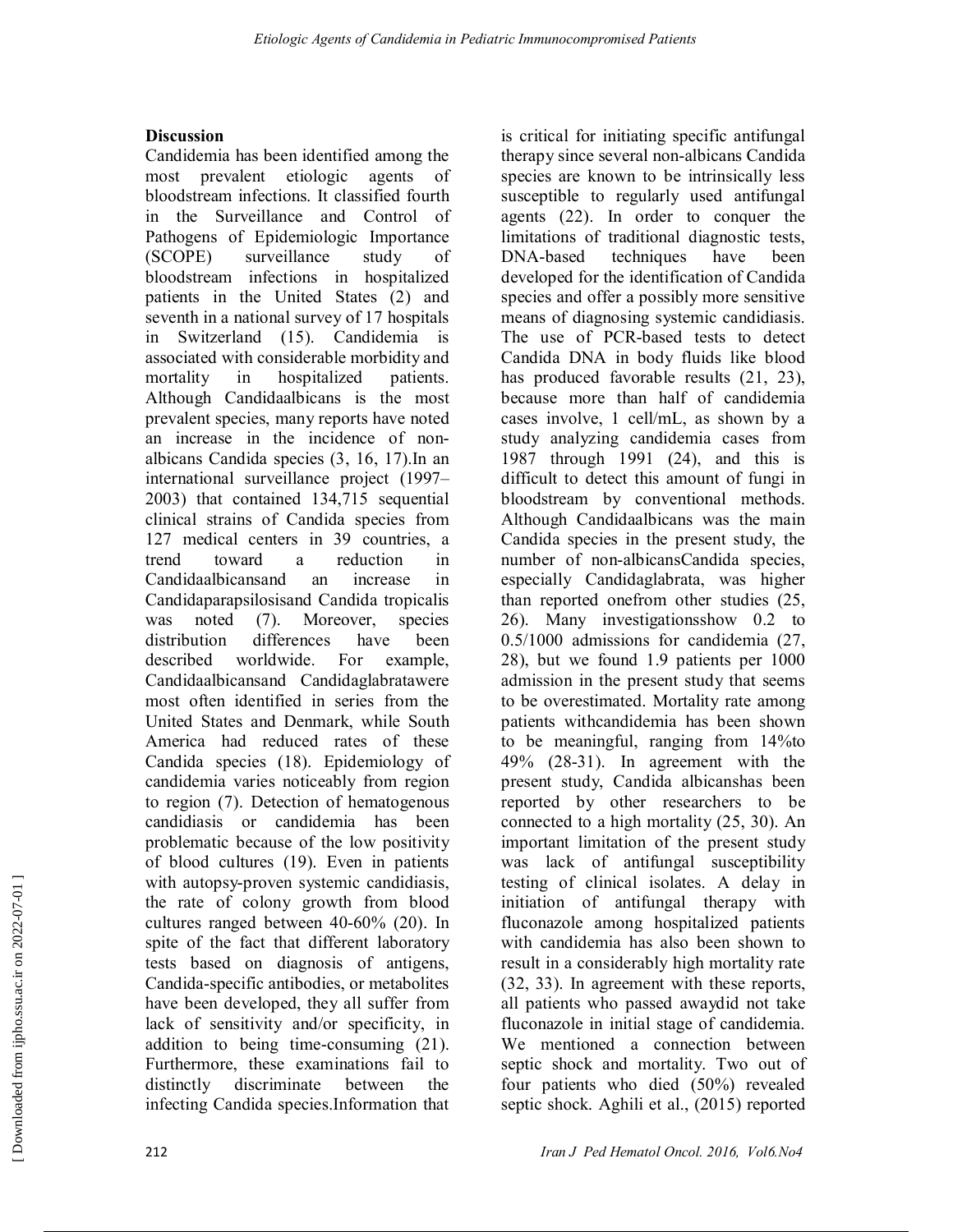the first case of C. membranaefaciens in Iran, which occurred in a 70-year-old woman, who had coronary artery bypass grafting(34). They isolated germ-tube negative yeast from both blood culture and central venous catheter (CVC) tip culture. They confirmed the results by sequence analysis of internal transcribed spacer region of rDNA. After the removal of the CVC and initiation of fluconazole therapy, the patient was gradually improved and discharged from the hospital. In 2009, Shahhosseiny et al.,(2010), isolated 14 Candida spp. from 2516 blood culture samples  $(0.5\%)$ , and reported Candidaalbicans as the most prevalent species(35).Ghahri et al.,(2012) identified 48 clinical isolates of Candida species from blood specimen cultures of immunocompromised patients by PCR-RFLP method (36). They reported Candidaparapsilosis as the most frequent agent of candidemia, whereas Candidaparapsilosiswas the least frequent species in the present investigation. In 2013, Kalantaret al.,(2013) isolated 5 Candida spp. from 68 blood samples (7.3%) (37). Ahmad et al.,(2002) used the species-specific primers for speciesspecific identification of Candida species including Candidaalbicans, Candidatropicalis, Candidaparapsilosis, and Candidaglabrata(20). Similar to this study, Horn et al.,(2009) showed that Candidaalbicans was the most common Candida strain in their investigation (45.6%) followed by Candida glabrata(26.0%), Candida parapsilosis(15.7%), Candida tropicalis(8.1%), and Candida krusei $(2.5\%)$ (3). However, unlike the findings of the present study, they reported that non–albicans Candida species were more commonly isolated from blood cultures (54.4%).

### **Conclusion**

Candidemia is an important cause of morbidity and mortality among patients infected to fungal infections. The

epidemiology of candidemia is altering however in this survey Candidaalbicans was the most common cause of candidemia. Cancer and ileus are significantly associated with candidemia in the present study that highlighting the need for rapid and precise initiation of antifungal therapy in these groups. We emphasize the regional surveillance of the epidemiology of candidemia to identify patients at highest risk like pediatrics and the pattern of causative agents of candidemia in order to develop guidelines for better management of this fatal infection.

#### **Acknowledgment**

The authors express their appreciation to Milad hospital and Resalat Lab. personnel. Financial support and sponsorship Isfahan University of Medical Sciences, Isfahan, Iran (Thesis No. 394344).

#### **Conflicts of interest**

The authors report no conflicts of interest.

### **References**

1. Perlroth J, Choi B, Spellberg B. Nosocomial fungal infections: epidemiology, diagnosis, and treatment. Med Mycol 2007; 45:321-46.

2.Wisplinghoff H, Bischoff T, Tallent SM, Seifert H, Wenzel RP, Edmond MB. Nosocomial bloodstream infections in US hospitals: analysis of 24,179 cases from a prospective nationwide surveillance study. Clin Infect Dis 2004; 39:309-17.

3.Horn DL, Neofytos D, Anaissie EJ, Fishman JA, Steinbach WJ, Olyaei AJ, et al. Epidemiology and outcomes of candidemia in 2019 patients: data from the prospective antifungal therapy alliance registry. Clin infectious dis 2009; 48:1695- 703.

4.Wisplinghoff H, Seifert H, Tallent SM, Bischoff T, Wenzel RP, Edmond MB. Nosocomial bloodstream infections in pediatric patients in United States hospitals: epidemiology, clinical features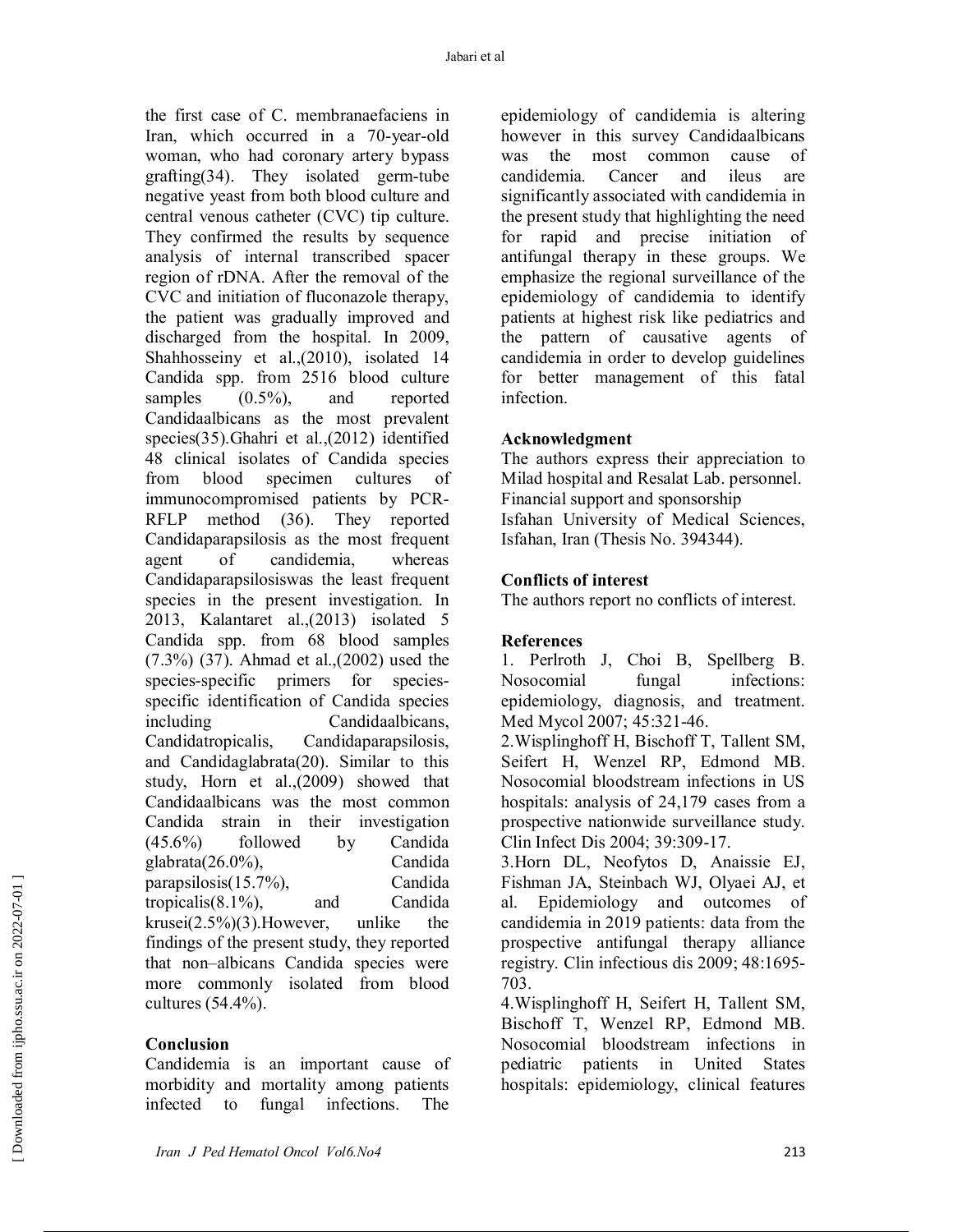and susceptibilities. Pediatr Infect Dis 2003; 22:686-91.

5.Peres‐Bota D, Rodriguez‐Villalobos H, Dimopoulos G, Melot C, Vincent JL. Potential risk factors for infection with Candida spp. in critically ill patients. Clin Microbiol Infect 2004; 10:550-5.

6.Antoniadou A, Torres HA, Lewis RE, Thornby J, Bodey GP, Tarrand JP, et al. Candidemia in a tertiary care cancer center: in vitro susceptibility and its association with outcome of initial antifungal therapy. Medicine 2003;82:309- 21.

7. Falagas ME, Roussos N, Vardakas KZ. Relative frequency of albicans and the various non-albicans Candida spp among candidemia isolates from inpatients in various parts of the world: a systematic review. Int J Infect Dis 2010; 14:e954-e66. 8. Zilberberg MD, Kollef MH, Arnold H, Labelle A, Micek ST, Kothari S, et al. Inappropriate empiric antifungal therapy for candidemia in the ICU and hospital resource utilization: a retrospective cohort study. BMC infect Dis 2010; 10:150.

9.McMullan R, Metwally L, Coyle P, Hedderwick S, McCloskey B, O'Neill H, et al. A prospective clinical trial of a realtime polymerase chain reaction assay for the diagnosis of candidemia in nonneutropenic, critically ill adults. Clin Infect Dis 2008; 46:890-6.

10.Mohammadi R, Mirhendi H, Rezaei-Matehkolaei A, Ghahri M, Shidfar MR, Jalalizand N, et al. Molecular identification and distribution profile of Candida species isolated from Iranian patients. Med Mycol 2013; 51:657-63.

11. Ascioglu S, Rex J, De Pauw B, Bennett J, Bille J, Crokaert F, et al. Defining opportunistic invasive fungal infections in immunocompromised patients with cancer and hematopoietic stem cell transplants: an international consensus. Clin Infect Dis 2002; 34:7-14.

12. Borman AM, Linton CJ, Miles S-J, Campbell CK, Johnson EM. Ultra-rapid preparation of total genomic DNA from isolates of yeast and mould using Whatman FTA filter paper technology-a reusable DNA archiving system. Med Mycol 2006;44:389-98.

13.Mohammadi R, Nazeri M, Mesdaghinia E, Mirhendi SH. Identification of Candida Species among Patients with Vulvovaginal Candidiasis in Kashan by PCR-RFLP Method. J Isfahan Med Sch 2012;  $29(165):1-8.$ 

14. Mirhendi H, Makimura K, Khoramizadeh M, Yamaguchi H. A oneenzyme PCR-RFLP assay for identification of six medically important Candida species. Nippon Ishinkin Gakkai Zasshi 2006; 47:225-9.

15. Marchetti O, Bille J, Fluckiger U, Eggimann P, Ruef C, Garbino J, et al. Epidemiology of candidemia in Swiss tertiary care hospitals: secular trends, 1991–2000. Clin Infect Dis 2004; 38:311- 20.

16.Sipsas NV, Lewis RE, Tarrand J, Hachem R, Rolston KV, Raad II, et al. Candidemia in patients with hematologic malignancies in the era of new antifungal agents (2001‐2007). Cancer 2009; 115:4745-52.

17. Krcmery V, Barnes A. Non-albicans Candida spp. causing fungaemia: pathogenicity and antifungal resistance. J Hosp Infect 2002;50:243-60.

18. Pfaller M, Diekema D. Epidemiology of invasive candidiasis: a persistent public health problem. Clin Microbiol Rev 2007; 20:133-63.

19. Groll A, Ritter J. Diagnosis and management of fungal infections and pneumocystis pneumonitis in pediatric cancer patient. Klinische Padiatrie 2005; 217:S37-66.

20. Ahmad S, Khan Z, Mustafa AS, Khan ZU. Seminested PCR for diagnosis of candidemia: comparison with culture, antigen detection, and biochemical methods for species identification. J Clin Microbiol 2002; 40:2483-9.

21. Ellepola A, Morrison CJ. Laboratory diagnosis of invasive candidiasis. J Microbiol 2005; 43:65-84.